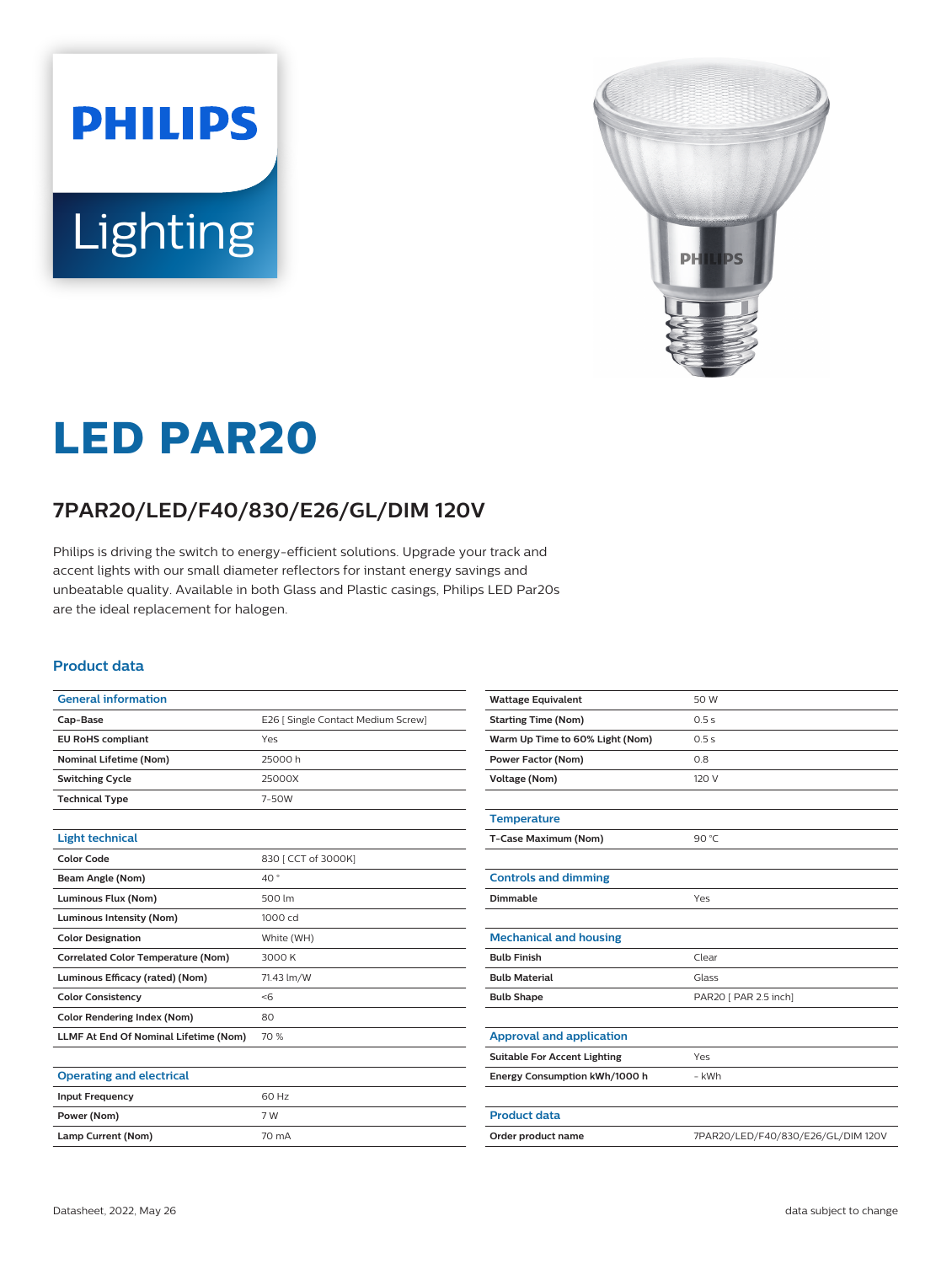# **LED PAR20**

| <b>EAN/UPC - Product</b>             | 046677471149 |  |
|--------------------------------------|--------------|--|
| Order code                           | 929001316904 |  |
| <b>Numerator - Quantity Per Pack</b> |              |  |
| Numerator - Packs per outer box      |              |  |

| Material Nr. (12NC) | 929001316904 |  |
|---------------------|--------------|--|
| Net Weight (Piece)  | $0.135$ kg   |  |

### **Dimensional drawing**



**Product D C** 7PAR20/LED/F40/830/E26/GL/DIM 120V 63 mm 85.5 mm

**7PAR20/LED/F40/830/E26/GL/DIM 120V**

#### **Photometric data**



|                                                                                 |                                          | Par 20 1 x 7 m/ / 1000K                            |
|---------------------------------------------------------------------------------|------------------------------------------|----------------------------------------------------|
|                                                                                 |                                          | 1 x 500 to 100000 km                               |
| <b><i>Installo Barram</i></b>                                                   | Currente improve durant<br>×<br>--       | <b>Basic degrees</b><br><b>SCHOOL COMPANY</b><br>- |
| <b>Manager</b><br>bores, 19<br><b>COL</b><br>÷<br><b>Seller</b><br>Ēх<br>в<br>m | Your man darws<br><b>By the air back</b> | <b>MONEY</b>                                       |

CalcuLuX Photometrics 4.5 Philips Lighting B.V. Page: 1/1

Accent Lighting - Spots

**Classic PAR20 6W-50W 500lm 40D 3000K E26 D**

**LEDlamps 6-50W PAR20 E26 3000K 500lm**



**LEDspot PAR20 7W 830 500lm 40D**

Datasheet, 2022, May 26 2 data subject to change